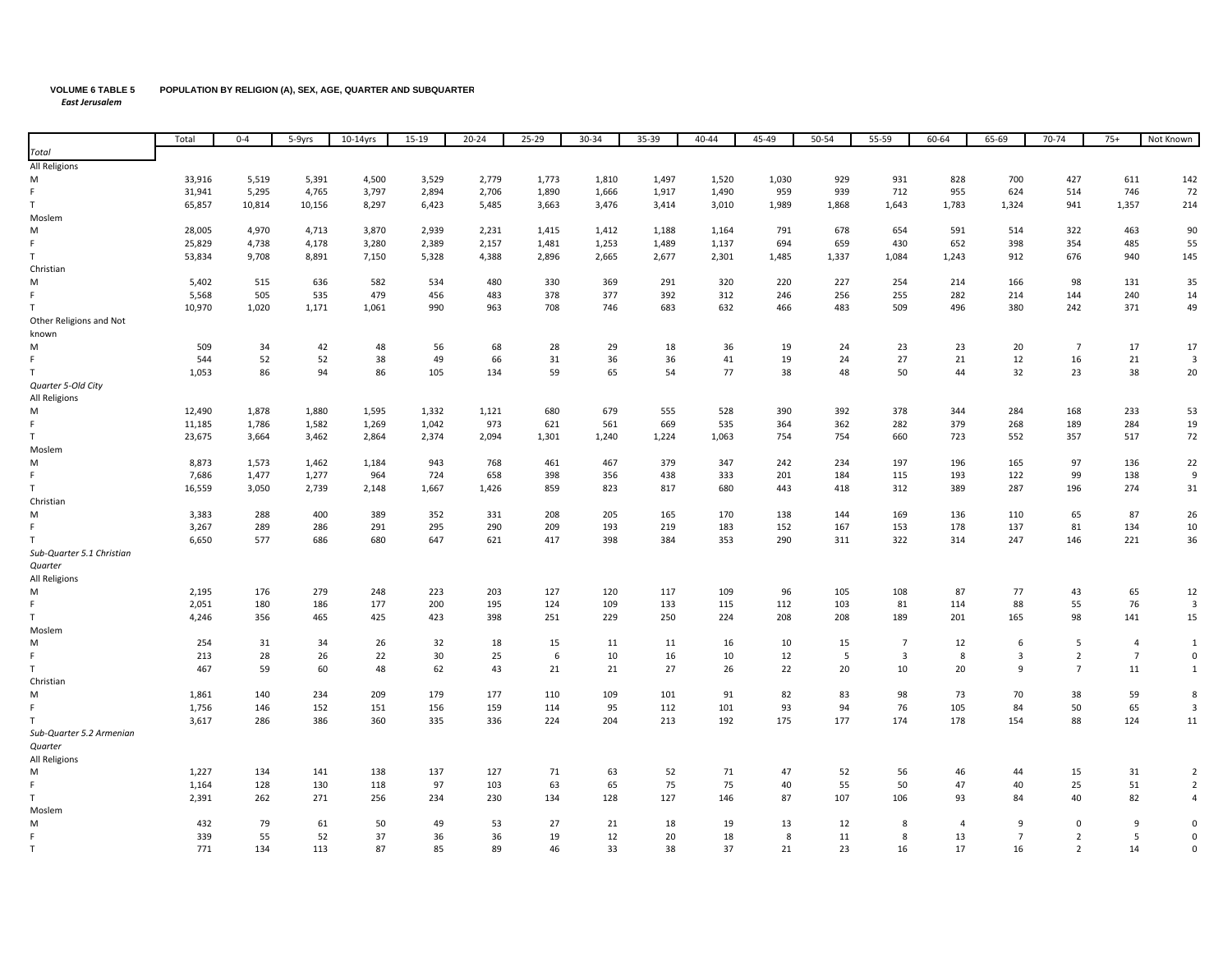| Christian                    |                |                |              |             |              |              |                |             |             |              |             |             |              |             |                |             |              |                         |
|------------------------------|----------------|----------------|--------------|-------------|--------------|--------------|----------------|-------------|-------------|--------------|-------------|-------------|--------------|-------------|----------------|-------------|--------------|-------------------------|
| M                            | 674            | 45             | 75           | 79          | 75           | 62           | 38             | 37          | 30          | 43           | 28          | 34          | 40           | 33          | 28             | 11          | 15           | $\mathbf{1}$            |
|                              | 693            | 62             | 67           | 73          | 54           | 53           | 36             | 47          | 50          | 42           | 28          | 38          | 31           | 29          | 26             | 17          | 38           | $\overline{2}$          |
|                              | 1,367          | 107            | 142          | 152         | 129          | 115          | 74             | 84          | 80          | 85           | 56          | 72          | 71           | 62          | 54             | 28          | 53           | $\overline{3}$          |
| Sub Quarter 5.3 Jewish       |                |                |              |             |              |              |                |             |             |              |             |             |              |             |                |             |              |                         |
| Quarter                      |                |                |              |             |              |              |                |             |             |              |             |             |              |             |                |             |              |                         |
| All Religions                |                |                |              |             |              |              |                |             |             |              |             |             |              |             |                |             |              |                         |
| M                            | 1,906          | 363            | 316          | 250         | 228          | 165          | 100            | 96          | 83          | 65           | 40          | 46          | 35           | 37          | 21             | 23          | 29           | 9                       |
| F.                           | 1,594          | 335            | 291          | 197         | 139          | 139          | 84             | 76          | 87          | 63           | 42          | 30          | 15           | 43          | 19             | 15          | 18           | $\mathbf{1}$            |
| T.                           | 3,500          | 698            | 607          | 447         | 367          | 304          | 184            | 172         | 170         | 128          | 82          | 76          | 50           | 80          | 40             | 38          | 47           | 10                      |
| Moslem                       |                |                |              |             |              |              |                |             |             |              |             |             |              |             |                |             |              |                         |
| M                            | 1,885          | 358            | 314          | 250         | 219          | 164          | 99             | 95          | 83          | 64           | 40          | 46          | 35           | 37          | 21             | 23          | 28           | 9                       |
| F.                           | 1,587          | 334            | 291          | 197         | 138          | 139          | 81             | 76          | 87          | 63           | 42          | 30          | 14           | 43          | 19             | 15          | 17           | $\mathbf{1}$            |
| T                            | 3,472          | 692            | 605          | 447         | 357          | 303          | 180            | 171         | 170         | 127          | 82          | 76          | 49           | 80          | 40             | 38          | 45           | 10                      |
| Christian                    |                |                |              |             |              |              |                |             |             |              |             |             |              |             |                |             |              |                         |
| M                            | $\overline{7}$ | 3              | 1            | $\mathbf 0$ | $\mathbf 0$  | $\mathbf{1}$ | $\mathbf{1}$   | $\mathbf 0$ | $\mathsf 0$ | 1            | $\mathbf 0$ | $\mathbf 0$ | $\mathbf 0$  | 0           | $\mathbf 0$    | $\mathbf 0$ | $\mathsf 0$  | $\mathbf 0$             |
|                              | 6              | $\mathbf{1}$   | $\mathsf 0$  | $\mathbf 0$ | $\mathbf{1}$ | 0            | $\overline{2}$ | $\mathbf 0$ | $\mathsf 0$ | $\pmb{0}$    | $\mathsf 0$ | $\mathbf 0$ | $\mathbf{1}$ | 0           | $\,0\,$        | $\mathbf 0$ | $\mathbf{1}$ | $\mathbf 0$             |
|                              | 13             | $\overline{4}$ | $\mathbf{1}$ | $\mathbf 0$ | $\mathbf{1}$ | $\mathbf{1}$ | $\overline{3}$ | $\mathbf 0$ | $\mathbf 0$ | $\mathbf{1}$ | $\mathsf 0$ | $\mathbf 0$ | $\mathbf{1}$ | $\mathbf 0$ | $\overline{0}$ | $\mathbf 0$ | $\mathbf{1}$ | $\mathbf 0$             |
| Sub-Quarter 5.4 The Muslem   |                |                |              |             |              |              |                |             |             |              |             |             |              |             |                |             |              |                         |
|                              |                |                |              |             |              |              |                |             |             |              |             |             |              |             |                |             |              |                         |
| Quarter                      |                |                |              |             |              |              |                |             |             |              |             |             |              |             |                |             |              |                         |
| All Religions                |                |                |              |             |              |              |                |             |             |              |             |             |              |             |                |             |              |                         |
| M                            | 7,162          | 1,205          | 1,144        | 959         | 744          | 626          | 382            | 400         | 303         | 283          | 207         | 189         | 179          | 174         | 142            | 87          | 108          | 30                      |
| F.                           | 6,376          | 1,143          | 975          | 777         | 606          | 536          | 350            | 311         | 374         | 282          | 170         | 174         | 136          | 175         | 121            | 94          | 139          | 13                      |
| T.                           | 13,538         | 2,348          | 2,119        | 1,736       | 1,350        | 1,162        | 732            | 711         | 677         | 565          | 377         | 363         | 315          | 349         | 263            | 181         | 247          | 43                      |
| Moslem                       |                |                |              |             |              |              |                |             |             |              |             |             |              |             |                |             |              |                         |
| M                            | 6,302          | 1,105          | 1,053        | 858         | 643          | 533          | 320            | 340         | 267         | 248          | 179         | 161         | 147          | 143         | 129            | 69          | 95           | 12                      |
| F.                           | 5,547          | 1,060          | 908          | 708         | 520          | 458          | 292            | 258         | 315         | 242          | 139         | 138         | 90           | 129         | 93             | 80          | 109          | 8                       |
| $\mathsf T$                  | 11,849         | 2,165          | 1,961        | 1,566       | 1,163        | 991          | 612            | 598         | 582         | 490          | 318         | 299         | 237          | 272         | 222            | 149         | 204          | 20                      |
| Christian                    |                |                |              |             |              |              |                |             |             |              |             |             |              |             |                |             |              |                         |
| M                            | 841            | 100            | 90           | 101         | 98           | 91           | 59             | 59          | 34          | 35           | 28          | 27          | 31           | 30          | 12             | 16          | 13           | 17                      |
|                              | 812            | 80             | 67           | 67          | 84           | 78           | 57             | 51          | 57          | 40           | 31          | 35          | 45           | 44          | 27             | 14          | 30           | 5                       |
|                              | 1,653          | 180            | 157          | 168         | 182          | 169          | 116            | 110         | 91          | 75           | 59          | 62          | 76           | 74          | 39             | 30          | 43           | 22                      |
| Quarter 6 Northern           |                |                |              |             |              |              |                |             |             |              |             |             |              |             |                |             |              |                         |
| All Religions                |                |                |              |             |              |              |                |             |             |              |             |             |              |             |                |             |              |                         |
| M                            | 12,560         | 1,910          | 1,994        | 1,624       | 1,364        | 973          | 658            | 711         | 578         | 658          | 402         | 343         | 362          | 330         | 238            | 145         | 208          | 62                      |
| F.                           | 12,479         | 1,877          | 1,757        | 1,512       | 1,133        | 1,104        | 784            | 737         | 777         | 624          | 391         | 370         | 318          | 360         | 221            | 205         | 270          | 39                      |
| T.                           | 25,039         | 3,787          | 3,751        | 3,136       | 2,497        | 2,077        | 1,442          | 1,448       | 1,355       | 1,282        | 793         | 713         | 680          | 690         | 459            | 350         | 478          | 101                     |
| Moslem                       |                |                |              |             |              |              |                |             |             |              |             |             |              |             |                |             |              |                         |
| M                            | 10,498         | 1,686          | 1,751        | 1,436       | 1,179        | 798          | 534            | 546         | 449         | 507          | 318         | 260         | 278          | 250         | 180            | 115         | 167          | 44                      |
| F                            | 10,062         | 1,643          | 1,501        | 1,308       | 961          | 888          | 607            | 541         | 598         | 481          | 297         | 280         | 206          | 251         | 148            | 146         | 173          | 33                      |
| T.                           | 20,560         | 3,329          | 3,252        | 2,744       | 2,140        | 1,686        | 1,141          | 1,087       | 1,047       | 988          | 615         | 540         | 484          | 501         | 328            | 261         | 340          | 77                      |
| Christian                    |                |                |              |             |              |              |                |             |             |              |             |             |              |             |                |             |              |                         |
| M                            | 1,826          | 209            | 226          | 169         | 169          | 131          | 107            | 147         | 122         | 131          | 75          | 74          | 77           | 70          | 50             | 29          | 34           | 6                       |
|                              | 2,150          | 208            | 227          | 182         | 147          | 179          | 161            | 178         | 159         | 122          | 88          | 80          | 100          | 100         | 70             | 53          | 92           | $\overline{4}$          |
|                              | 3,976          | 417            | 453          | 351         | 316          | 310          | 268            | 325         | 281         | 253          | 163         | 154         | 177          | 170         | 120            | 82          | 126          | $10\,$                  |
| Sub-Quarter 6.1 Tur, Isawiya |                |                |              |             |              |              |                |             |             |              |             |             |              |             |                |             |              |                         |
| All Religions                |                |                |              |             |              |              |                |             |             |              |             |             |              |             |                |             |              |                         |
| M                            | 5,478          | 946            | 917          | 722         | 537          | 434          | 294            | 313         | 238         | 269          | 146         | 132         | 127          | 125         | 84             | 63          | 98           | 33                      |
| F                            | 5,254          | 887            | 785          | 641         | 461          | 481          | 311            | 298         | 296         | 228          | 138         | 137         | 120          | 139         | 88             | 84          | 139          | 21                      |
| T.                           | 10,732         | 1,833          | 1,702        | 1,363       | 998          | 915          | 605            | 611         | 534         | 497          | 284         | 269         | 247          | 264         | 172            | 147         | 237          | 54                      |
|                              |                |                |              |             |              |              |                |             |             |              |             |             |              |             |                |             |              |                         |
| Moslem<br>M                  | 4,947          | 882            | 861          | 672         | 496          | 375          | 261            | 260         | 208         | 229          | 132         | 115         | 110          | 112         | 71             | 55          | 84           | 24                      |
|                              |                |                |              |             |              |              |                |             |             |              |             |             |              |             |                |             |              |                         |
| F.                           | 4,555          | 819            | 714          | 602         | 409          | 406          | 268            | 252         | 253         | 193          | 119         | 106         | 93           | 109         | 60             | 57          | 76           | 19                      |
| T.                           | 9,502          | 1,701          | 1,575        | 1,274       | 905          | 781          | 529            | 512         | 461         | 422          | 251         | 221         | 203          | 221         | 131            | 112         | 160          | 43                      |
| Christian                    |                |                |              |             |              |              |                |             |             |              |             |             |              |             |                |             |              |                         |
| M                            | 442            | 59             | 51           | 42          | 33           | 31           | 28             | 46          | 29          | 33           | 12          | 14          | 15           | 12          | 12             | 8           | 14           | $\overline{\mathbf{3}}$ |
| F.                           | 615            | 61             | 68           | 36          | 41           | 50           | 41             | 39          | 38          | 28           | 18          | 28          | 25           | 27          | 27             | 26          | 61           | $\mathbf{1}$            |
|                              | 1,057          | 120            | 119          | 78          | 74           | 81           | 69             | 85          | 67          | 61           | 30          | 42          | 40           | 39          | 39             | 34          | 75           | $\overline{4}$          |
| Sub-Quarter 6.2 American     |                |                |              |             |              |              |                |             |             |              |             |             |              |             |                |             |              |                         |

*Colony, Sheikh Jarrah*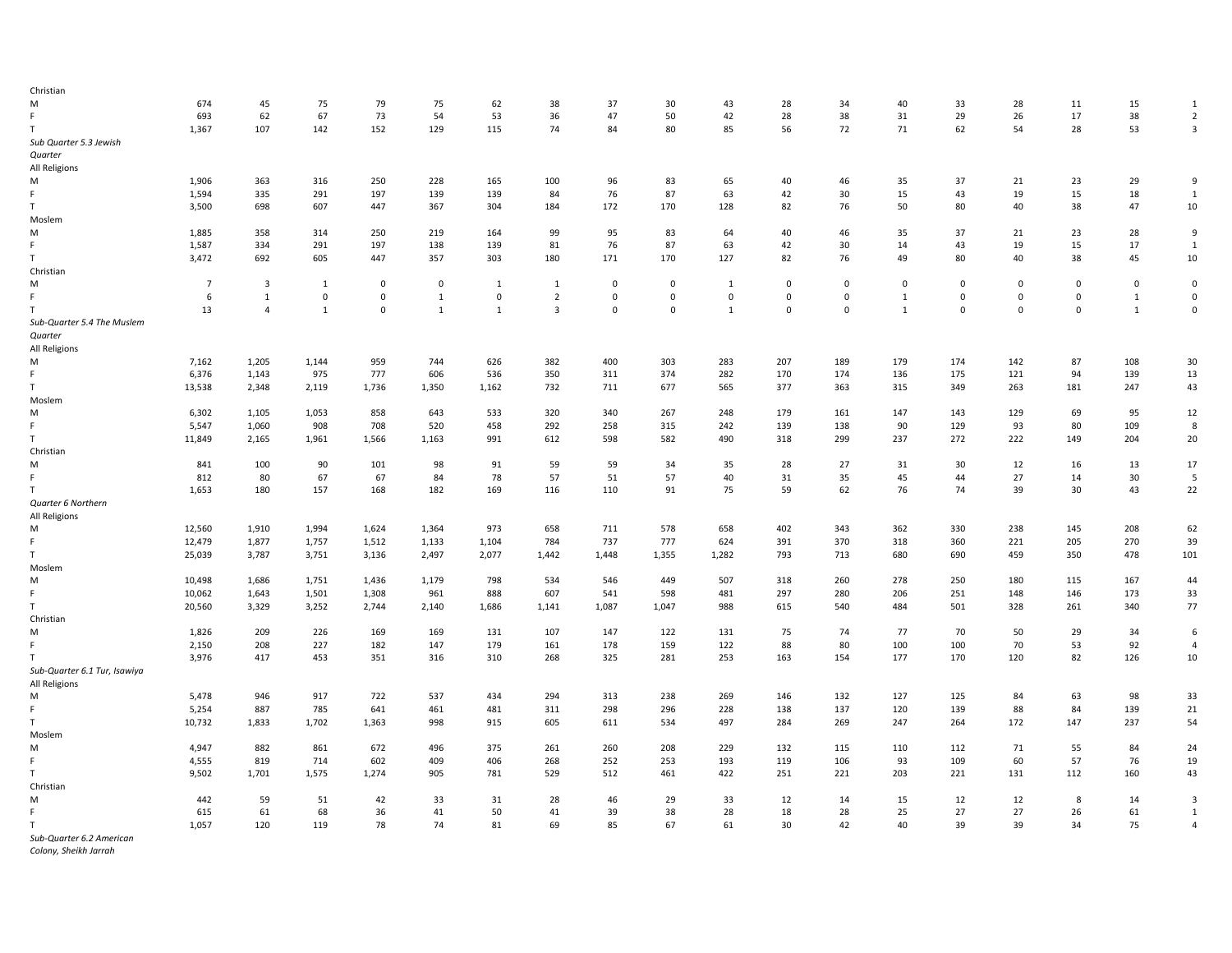| All Religions                             |        |                         |       |                         |                |       |                         |     |                         |                 |                |                |                         |                         |                |                         |                |                         |
|-------------------------------------------|--------|-------------------------|-------|-------------------------|----------------|-------|-------------------------|-----|-------------------------|-----------------|----------------|----------------|-------------------------|-------------------------|----------------|-------------------------|----------------|-------------------------|
| M                                         | 3,096  | 345                     | 442   | 391                     | 298            | 276   | 178                     | 191 | 149                     | 178             | 128            | 111            | 121                     | 106                     | 75             | 41                      | 61             | 5                       |
| F.                                        | 3,079  | 363                     | 377   | 351                     | 297            | 255   | 207                     | 200 | 187                     | 193             | 135            | 107            | 93                      | 114                     | 73             | 59                      | 61             | $\overline{7}$          |
| T.                                        | 6,175  | 708                     | 819   | 742                     | 595            | 531   | 385                     | 391 | 336                     | 371             | 263            | 218            | 214                     | 220                     | 148            | 100                     | 122            | 12                      |
| Moslem                                    |        |                         |       |                         |                |       |                         |     |                         |                 |                |                |                         |                         |                |                         |                |                         |
| M                                         | 2,338  | 281                     | 358   | 330                     | 249            | 203   | 134                     | 132 | 103                     | 121             | 90             | 68             | 83                      | 68                      | 51             | 24                      | 41             | $\overline{2}$          |
| F.                                        | 2,237  | 298                     | 304   | 274                     | 237            | 191   | 146                     | 119 | 128                     | 134             | 89             | 78             | 46                      | 64                      | 39             | 42                      | 43             | 5                       |
| T                                         | 4,575  | 579                     | 662   | 604                     | 486            | 394   | 280                     | 251 | 231                     | 255             | 179            | 146            | 129                     | 132                     | 90             | 66                      | 84             | $\overline{7}$          |
| Christian                                 |        |                         |       |                         |                |       |                         |     |                         |                 |                |                |                         |                         |                |                         |                |                         |
| M                                         | 690    | 59                      | 79    | 59                      | 49             | 63    | 37                      | 51  | 44                      | 50              | 36             | 39             | 36                      | 36                      | 20             | 16                      | 13             | $\overline{\mathbf{3}}$ |
|                                           | 779    | 58                      | 65    | 75                      | 59             | 61    | 52                      | 77  | 54                      | 53              | 43             | 27             | 42                      | 48                      | 32             | 15                      |                | $\overline{2}$          |
|                                           |        |                         |       |                         |                | 124   |                         |     | 98                      |                 |                | 66             | 78                      | 84                      |                |                         | 16             | 5                       |
| т.                                        | 1,469  | 117                     | 144   | 134                     | 108            |       | 89                      | 128 |                         | 103             | 79             |                |                         |                         | 52             | 31                      | 29             |                         |
| Sub-Quarter 6.3 Shu'aft, Beit             |        |                         |       |                         |                |       |                         |     |                         |                 |                |                |                         |                         |                |                         |                |                         |
| Khanina                                   |        |                         |       |                         |                |       |                         |     |                         |                 |                |                |                         |                         |                |                         |                |                         |
| All Religions                             |        |                         |       |                         |                |       |                         |     |                         |                 |                |                |                         |                         |                |                         |                |                         |
| M                                         | 3,986  | 619                     | 635   | 511                     | 529            | 263   | 186                     | 207 | 191                     | 211             | 128            | 100            | 114                     | 99                      | 79             | 41                      | 49             | 24                      |
| F.                                        | 4,146  | 627                     | 595   | 520                     | 375            | 368   | 266                     | 239 | 294                     | 203             | 118            | 126            | 105                     | 107                     | 60             | 62                      | 70             | 11                      |
| T                                         | 8,132  | 1,246                   | 1,230 | 1,031                   | 904            | 631   | 452                     | 446 | 485                     | 414             | 246            | 226            | 219                     | 206                     | 139            | 103                     | 119            | 35                      |
| Moslem                                    |        |                         |       |                         |                |       |                         |     |                         |                 |                |                |                         |                         |                |                         |                |                         |
| M                                         | 3,213  | 523                     | 532   | 434                     | 434            | 220   | 139                     | 154 | 138                     | 157             | 96             | 77             | 85                      | 70                      | 58             | 36                      | 42             | 18                      |
| F.                                        | 3,270  | 526                     | 483   | 432                     | 315            | 291   | 193                     | 170 | 217                     | 154             | 89             | 96             | 67                      | 78                      | 49             | 47                      | 54             | 9                       |
| T                                         | 6,483  | 1,049                   | 1,015 | 866                     | 749            | 511   | 332                     | 324 | 355                     | 311             | 185            | 173            | 152                     | 148                     | 107            | 83                      | 96             | 27                      |
| Christian                                 |        |                         |       |                         |                |       |                         |     |                         |                 |                |                |                         |                         |                |                         |                |                         |
| M                                         | 694    | 91                      | 96    | 68                      | 87             | 37    | 42                      | 50  | 49                      | 48              | 27             | 21             | 26                      | 22                      | 18             | 5                       | $\overline{7}$ | $\pmb{0}$               |
| F                                         | 756    | 89                      | 94    | 71                      | 47             | 68    | 68                      | 62  | 67                      | 41              | 27             | 25             | 33                      | 25                      | 11             | 12                      | 15             | $\mathbf{1}$            |
| T                                         | 1,450  | 180                     | 190   | 139                     | 134            | 105   | 110                     | 112 | 116                     | 89              | 54             | 46             | 59                      | 47                      | 29             | 17                      | 22             | $\mathbf{1}$            |
| Quarter 7 Southern                        |        |                         |       |                         |                |       |                         |     |                         |                 |                |                |                         |                         |                |                         |                |                         |
|                                           |        |                         |       |                         |                |       |                         |     |                         |                 |                |                |                         |                         |                |                         |                |                         |
| All Religions                             |        |                         |       |                         |                |       |                         |     |                         |                 |                |                |                         |                         |                |                         |                |                         |
| M                                         | 8,866  | 1,731                   | 1,517 | 1,281                   | 833            | 685   | 435                     | 420 | 364                     | 334             | 238            | 194            | 191                     | 154                     | 178            | 114                     | 170            | 27                      |
| F.                                        | 8,277  | 1,632                   | 1,426 | 1,016                   | 719            | 629   | 485                     | 368 | 471                     | 331             | 204            | 207            | 112                     | 216                     | 135            | 120                     | 192            | 14                      |
| T                                         | 17,143 | 3,363                   | 2,943 | 2,297                   | 1,552          | 1,314 | 920                     | 788 | 835                     | 665             | 442            | 401            | 303                     | 370                     | 313            | 234                     | 362            | 41                      |
| Moslem                                    |        |                         |       |                         |                |       |                         |     |                         |                 |                |                |                         |                         |                |                         |                |                         |
| M                                         | 8,634  | 1,711                   | 1,500 | 1,250                   | 817            | 665   | 420                     | 399 | 360                     | 310             | 231            | 184            | 179                     | 145                     | 169            | 110                     | 160            | 24                      |
| F.                                        | 8,081  | 1,618                   | 1,400 | 1,008                   | 704            | 611   | 476                     | 356 | 453                     | 323             | 196            | 195            | 109                     | 208                     | 128            | 109                     | 174            | 13                      |
| T                                         | 16,715 | 3,329                   | 2,900 | 2,258                   | 1,521          | 1,276 | 896                     | 755 | 813                     | 633             | 427            | 379            | 288                     | 353                     | 297            | 219                     | 334            | 37                      |
| Christian                                 |        |                         |       |                         |                |       |                         |     |                         |                 |                |                |                         |                         |                |                         |                |                         |
| M                                         | 193    | 18                      | 10    | 24                      | 13             | 18    | 15                      | 17  | $\overline{4}$          | 19              | $\overline{7}$ | 9              | 8                       | 8                       | 6              | $\overline{4}$          | 10             | $\overline{\mathbf{3}}$ |
| F.                                        | 151    | 8                       | 22    | 6                       | 14             | 14    | 8                       | 6   | 14                      | $7\overline{ }$ | 6              | 9              | $\overline{2}$          | $\overline{4}$          | $\overline{7}$ | 10                      | 14             | $\overline{0}$          |
| T.                                        | 344    | 26                      | 32    | 30                      | 27             | 32    | 23                      | 23  | 18                      | 26              | 13             | 18             | 10                      | 12                      | 13             | 14                      | 24             | $\overline{3}$          |
| Sub-Quarter 7.1 Silwan, Abu-              |        |                         |       |                         |                |       |                         |     |                         |                 |                |                |                         |                         |                |                         |                |                         |
| Tur                                       |        |                         |       |                         |                |       |                         |     |                         |                 |                |                |                         |                         |                |                         |                |                         |
| All Religions                             |        |                         |       |                         |                |       |                         |     |                         |                 |                |                |                         |                         |                |                         |                |                         |
| M                                         | 5,826  | 1,097                   | 991   | 830                     | 579            | 478   | 296                     | 287 | 267                     | 223             | 166            | 130            | 123                     | 92                      | 114            | 55                      | 78             | 20                      |
| F.                                        |        | 1,060                   | 903   | 645                     | 493            | 414   | 318                     | 227 | 302                     | 210             | 126            | 132            | 69                      | 108                     | 85             | 64                      | 109            | 10                      |
|                                           | 5,275  |                         |       |                         |                |       |                         |     |                         |                 |                |                |                         |                         |                |                         |                | 30                      |
| T.                                        | 11,101 | 2,157                   | 1,894 | 1,475                   | 1,072          | 892   | 614                     | 514 | 569                     | 433             | 292            | 262            | 192                     | 200                     | 199            | 119                     | 187            |                         |
| Moslem                                    |        |                         |       |                         |                |       |                         |     |                         |                 |                |                |                         |                         |                |                         |                |                         |
| M                                         | 5,696  | 1,086                   | 978   | 812                     | 567            | 467   | 293                     | 280 | 264                     | 211             | 160            | 125            | 116                     | 88                      | 106            | 52                      | 72             | 19                      |
| F.                                        | 5,142  | 1,051                   | 888   | 640                     | 485            | 406   | 311                     | 217 | 290                     | 204             | 118            | 125            | 67                      | 102                     | 79             | 55                      | 94             | 10                      |
| T                                         | 10,838 | 2,137                   | 1,866 | 1,452                   | 1,052          | 873   | 604                     | 497 | 554                     | 415             | 278            | 250            | 183                     | 190                     | 185            | 107                     | 166            | 29                      |
| Christian                                 |        |                         |       |                         |                |       |                         |     |                         |                 |                |                |                         |                         |                |                         |                |                         |
| M                                         | 94     | 9                       | 6     | 12                      | 9              | 9     | $\overline{\mathbf{3}}$ | 5   | $\overline{\mathbf{3}}$ | $\overline{7}$  | 6              | $\overline{4}$ | $\overline{\mathbf{3}}$ | $\overline{\mathbf{3}}$ | 5              | $\overline{\mathbf{3}}$ | 6              | $\mathbf{1}$            |
| F.                                        | 94     | $\overline{\mathbf{3}}$ | 11    | $\overline{\mathbf{3}}$ | $\overline{7}$ | 6     | 6                       | 6   | 8                       | 5               | 6              | $\overline{4}$ | $\mathbf{1}$            | $\overline{2}$          | 6              | 8                       | 12             | $\mathbf 0$             |
| T.                                        | 188    | 12                      | 17    | 15                      | 16             | 15    | 9                       | 11  | 11                      | 12              | 12             | 8              | $\overline{a}$          | 5                       | 11             | 11                      | 18             | $\mathbf{1}$            |
| Sub-Quarter 7.2 Zur Bahir, Beit<br>Safafa |        |                         |       |                         |                |       |                         |     |                         |                 |                |                |                         |                         |                |                         |                |                         |
| All Religions                             |        |                         |       |                         |                |       |                         |     |                         |                 |                |                |                         |                         |                |                         |                |                         |
| M                                         | 3,040  | 634                     | 526   | 451                     | 254            | 207   | 139                     | 133 | 97                      | 111             | 72             | 64             | 68                      | 62                      | 64             | 59                      | 92             | $\overline{7}$          |
| F.                                        | 3,002  | 572                     | 523   | 371                     | 226            | 215   | 167                     | 141 | 169                     | 121             | 78             | 75             | 43                      | 108                     | 50             | 56                      | 83             | $\overline{4}$          |
| T.                                        | 6,042  | 1,206                   | 1,049 | 822                     | 480            | 422   | 306                     | 274 | 266                     | 232             | 150            | 139            | 111                     | 170                     | 114            | 115                     | 175            | 11                      |
| Moslem                                    |        |                         |       |                         |                |       |                         |     |                         |                 |                |                |                         |                         |                |                         |                |                         |
|                                           |        |                         |       |                         |                |       |                         |     |                         |                 |                |                |                         |                         |                |                         |                |                         |